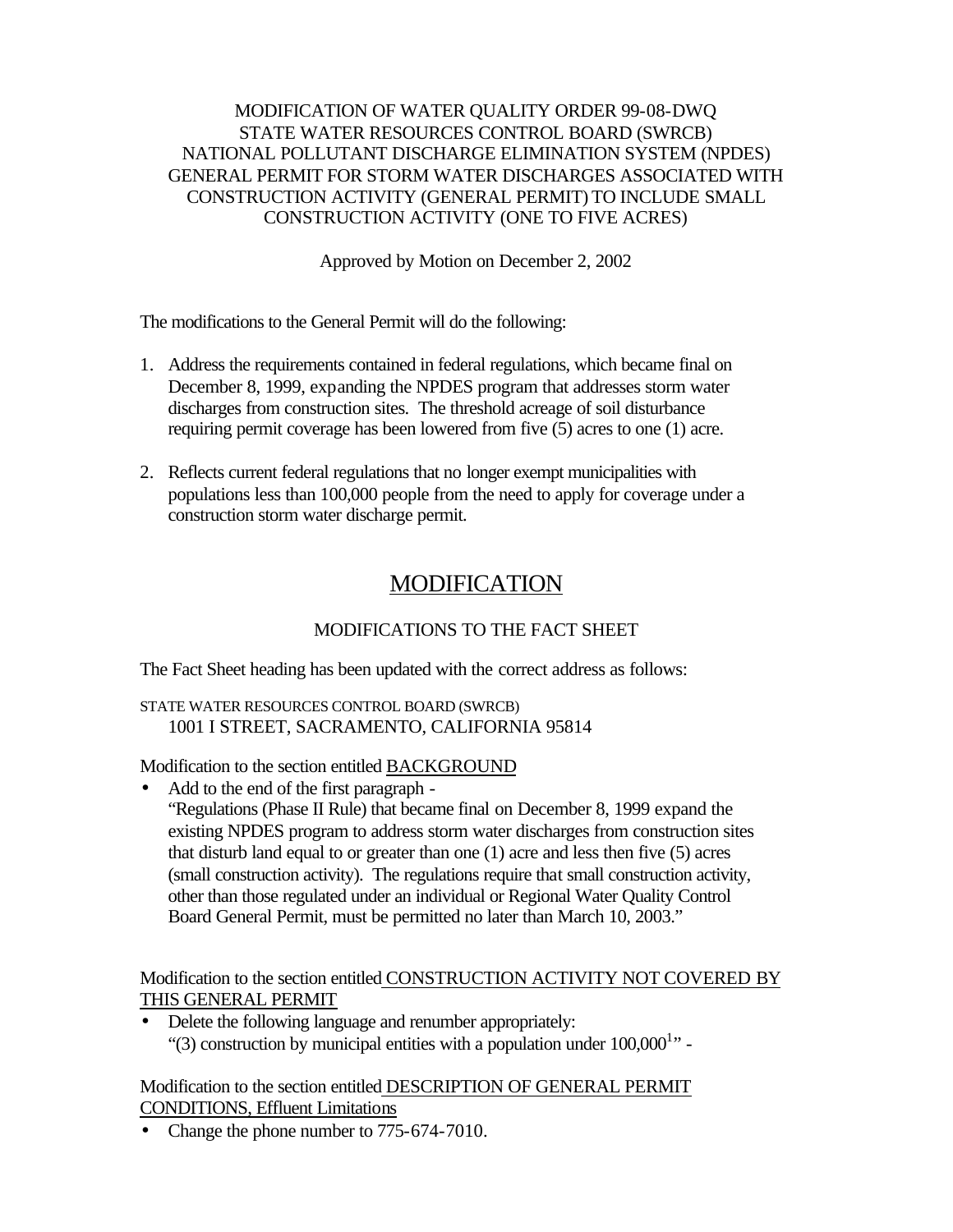• Delete the sentence "Other rainfall information is available at www.cdcc.water.ca.gov."

## MODIFICATIONS TO THE PERMIT

#### OVERALL MODIFICATION TO THE GENERAL PERMIT

Throughout the General Permit, reference is made to construction activity that results in soil disturbances of five acres or greater, or as part of a larger common plan of development or sale. The permit is modified throughout, to replace the word "five" with the word "one", so that the permit applies to all construction activity that results in a soil disturbance of one acre or greater. The only exception is where the word "five" is used specifically describing the earlier Phase I regulations.

#### Finding 1 - insert the following as a new paragraph at the end of the Finding:

"On December 8, 1999 federal regulations promulgated by USEPA (40CFR Parts 9, 122, 123, and 124) expanded the NPDES storm water program to include storm water discharges from municipal separate storm sewer systems (MS4s) and construction sites that were smaller than those previously included in the program. Federal regulation 40 CFR § 122.26(b)(15) defines small construction activity as including clearing, grading, and excavating that result in land disturbance of equal to or greater than one acre or less than five acres or is part of a larger common plan of development or sale. Permit applications for small construction activities are due by March 10, 2003."

#### New Finding 16:

"Storm water discharges associated with industrial activity that are owned or operated by municipalities serving populations less than 100,000 people are no longer exempt from the need to apply for or obtain a storm water discharge permit. A temporary exemption, which was later extended by USEPA, was provided under section 1068(c) of the Intermodal Surface Transportation and Efficiency Act (ISTEA) of 1991. Federal regulation 40 CFR  $\S 122.26(e)(1)(ii)$  requires the above municipalities to submit permit application by March 10, 2003."

#### New Finding 17

"This permit may be reopened and modified to include different monitoring requirements for small construction activity than for construction activity over five (5) acres."

#### Modifications to the section entitled GENERAL INSTRUCTIONS FOR NOTICE OF INTENT TO COMPLY

• The item entitled Questions: Change the phone number to 341-5537